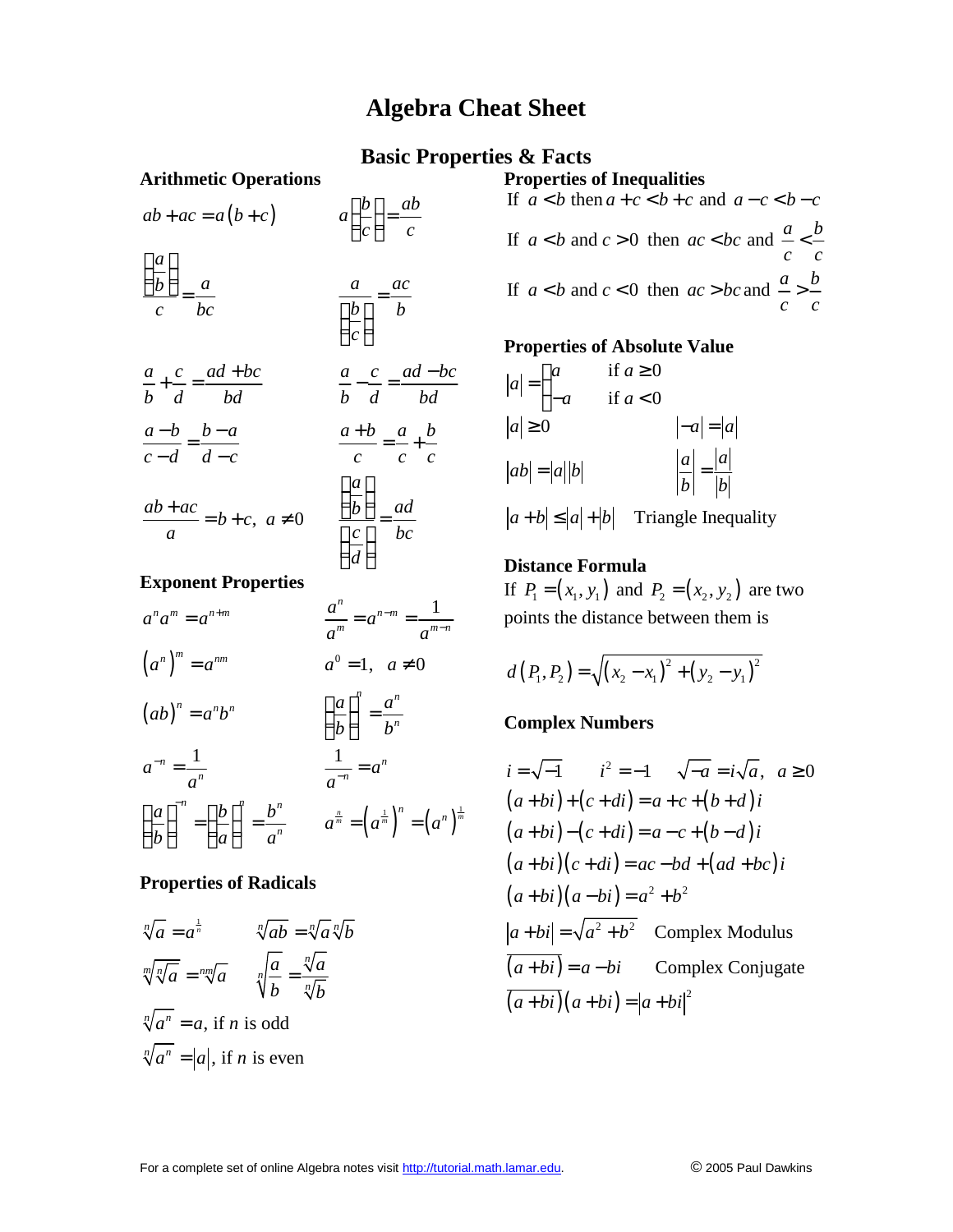#### **Logarithms and Log Properties** *Definition*

 $y = \log_b x$  is equivalent to  $x = b^y$ 

*Example*  3  $\log_5 125 = 3$  because  $5^3 = 125$ 

*Special Logarithms*   $\log x = \log_{10} x$  common log  $\ln x = \log_e x$  natural log where  $e = 2.718281828$ **K** 

**Factoring Formulas**

Logarithm Properties  
\n
$$
\log_b b = 1 \qquad \log_b 1 = 0
$$
\n
$$
\log_b b^x = x \qquad b^{\log_b x} = x
$$
\n
$$
\log_b (x^r) = r \log_b x
$$
\n
$$
\log_b (xy) = \log_b x + \log_b y
$$
\n
$$
\log_b \left(\frac{x}{y}\right) = \log_b x - \log_b y
$$

The domain of  $\log_b x$  is  $x > 0$ 

# **Factoring and Solving**

$$
x^{2}-a^{2} = (x+a)(x-a)
$$
  
\n
$$
x^{2} + 2ax + a^{2} = (x+a)^{2}
$$
  
\n
$$
x^{2} - 2ax + a^{2} = (x-a)^{2}
$$
  
\n
$$
x^{2} + (a+b)x + ab = (x+a)(x+b)
$$
  
\n
$$
x^{3} + 3ax^{2} + 3a^{2}x + a^{3} = (x+a)^{3}
$$
  
\n
$$
x^{3} - 3ax^{2} + 3a^{2}x - a^{3} = (x-a)^{3}
$$
  
\n
$$
x^{3} + a^{3} = (x+a)(x^{2} - ax + a^{2})
$$
  
\n
$$
x^{3} - a^{3} = (x-a)(x^{2} + ax + a^{2})
$$
  
\n
$$
x^{2n} - a^{2n} = (x^{n} - a^{n})(x^{n} + a^{n})
$$
  
\nIf *n* is odd then,

If *n* is odd then,  
\n
$$
x^{n} - a^{n} = (x - a) (x^{n-1} + ax^{n-2} + L + a^{n-1})
$$
\n
$$
x^{n} + a^{n}
$$

$$
= (x+a)(x^{n-1} - ax^{n-2} + a^2x^{n-3} - L + a^{n-1})
$$

Solve 
$$
2x^2 - 6x - 10 = 0
$$

(1) Divide by the coefficient of the  $x^2$ 

$$
x^2-3x-5=0
$$

(2) Move the constant to the other side.

$$
x^2 - 3x = 5
$$

(3) Take half the coefficient of *x*, square it and add it to both sides

$$
x^{2}-3x+\left(-\frac{3}{2}\right)^{2}=5+\left(-\frac{3}{2}\right)^{2}=5+\frac{9}{4}=\frac{29}{4}
$$

Quadratic Formula  
Solve 
$$
ax^2 + bx + c = 0
$$
,  $a \ne 0$   

$$
x = \frac{-b \pm \sqrt{b^2 - 4ac}}{2a}
$$

If  $b^2 - 4ac > 0$  - Two real unequal solns. If  $b^2 - 4ac = 0$  - Repeated real solution. If  $b^2 - 4ac < 0$  - Two complex solutions.

### **Square Root Property**

If  $x^2 = p$  then  $x = \pm \sqrt{p}$ 

# **Absolute Value Equations/Inequalities**

If *b* is a positive number

$$
|p|=b \Rightarrow p=-b \text{ or } p=b
$$
  
\n
$$
|p| **\n
$$
|p|>b \Rightarrow p<-b \text{ or } p>b
$$**
$$

### **Completing the Square**

(4) Factor the left side

(4) Factor the left side  

$$
\left(x - \frac{3}{2}\right)^2 = \frac{29}{4}
$$
  
(5) Use Square Root Property

$$
x - \frac{3}{2} = \pm \sqrt{\frac{29}{4}} = \pm \frac{\sqrt{29}}{2}
$$

(6) Solve for *x* 

$$
x = \frac{3}{2} \pm \frac{\sqrt{29}}{2}
$$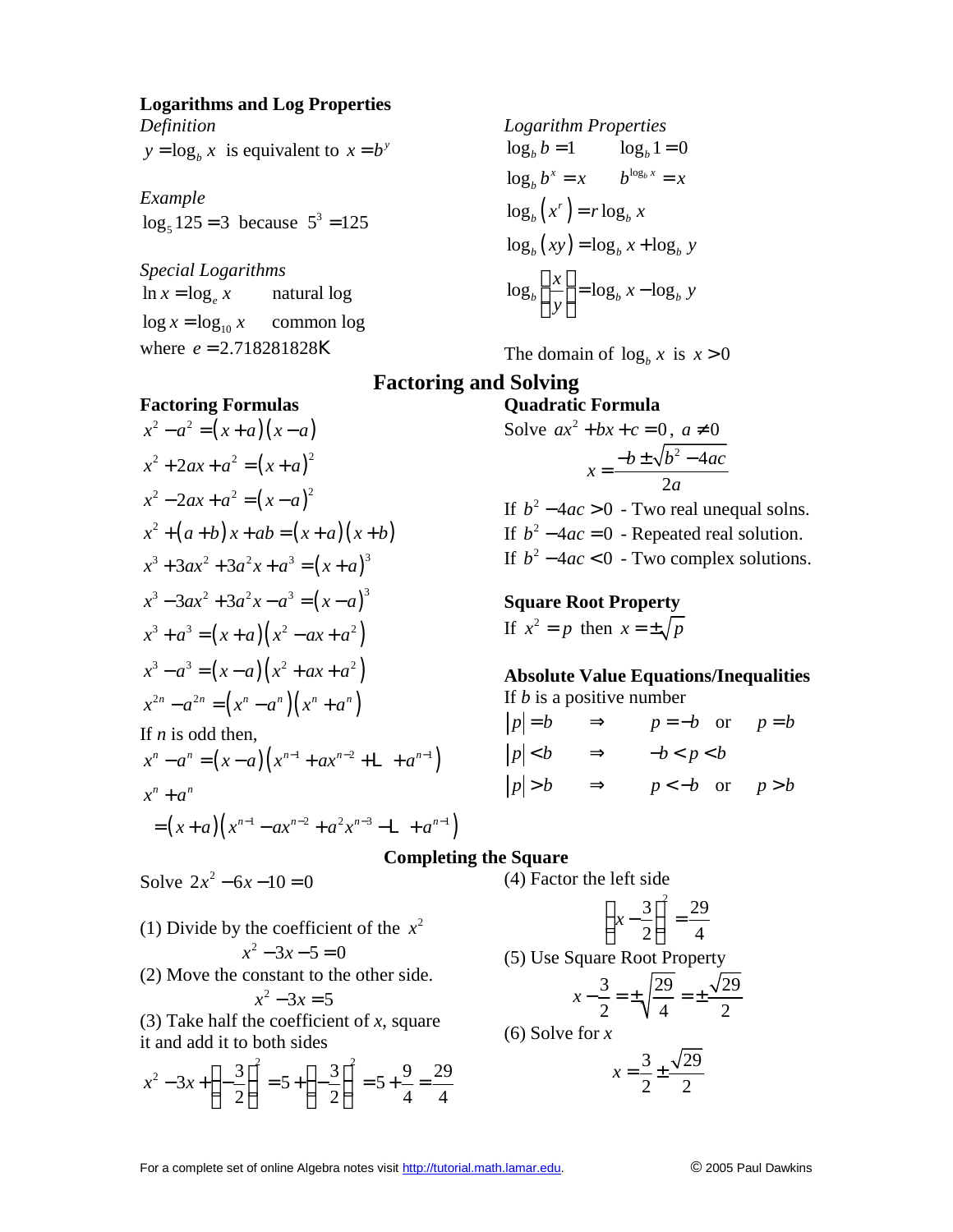# **Functions and Graphs**

### **Constant Function**

 $y = a$  or  $f(x) = a$ Graph is a horizontal line passing through the point  $(0, a)$ .

### **Line/Linear Function**

 $y = mx + b$  or  $f(x) = mx + b$ 

Graph is a line with point (0,*b*) and slope *m.*

*Slope*

Slope of the line containing the two points  $(x_1, y_1)$  and  $(x_2, y_2)$  is

$$
m = \frac{y_2 - y_1}{x_2 - x_1} = \frac{\text{rise}}{\text{run}}
$$

*Slope – intercept form* The equation of the line with slope *m* and *y*-intercept  $(0,b)$  is

 $y = mx + b$ 

*Point – Slope form* The equation of the line with slope *m* and passing through the point  $(x_1, y_1)$  is

$$
y = y_1 + m(x - x_1)
$$

### **Parabola/Quadratic Function**

 $y = a(x-h)^2 + k$  *f*  $(x) = a(x-h)^2 + k$ 

The graph is a parabola that opens up if  $a > 0$  or down if  $a < 0$  and has a vertex at  $(h,k)$ .

### **Parabola/Quadratic Function**

 $y = ax^2 + bx + c$  *f*  $(x) = ax^2 + bx + c$ 

The graph is a parabola that opens up if  $a > 0$  or down if  $a < 0$  and has a vertex

at 
$$
\left(-\frac{b}{2a}, f\left(-\frac{b}{2a}\right)\right)
$$
.

### **Parabola/Quadratic Function**

$$
x = ay^2 + by + c
$$
  $g(y) = ay^2 + by + c$ 

The graph is a parabola that opens right if  $a > 0$  or left if  $a < 0$  and has a vertex

at 
$$
\left( g\left(-\frac{b}{2a}\right), -\frac{b}{2a} \right)
$$
.

**Circle**

$$
(x-h)^2 + (y-k)^2 = r^2
$$

Graph is a circle with radius *r* and center  $(h, k)$ .

### **Ellipse**

$$
\frac{(x-h)^2}{a^2} + \frac{(y-k)^2}{b^2} = 1
$$

Graph is an ellipse with center  $(h, k)$ 

with vertices *a* units right/left from the center and vertices *b* units up/down from the center.

## **Hyperbola**

$$
\frac{(x-h)^2}{a^2} - \frac{(y-k)^2}{b^2} = 1
$$

Graph is a hyperbola that opens left and right, has a center at  $(h, k)$ , vertices *a* units left/right of center and asymptotes that pass through center with slope  $\pm \frac{b}{\sqrt{2}}$ *a*  $\pm \frac{\nu}{\tau}$ .

### **Hyperbola**

$$
\frac{(y-k)^2}{b^2} - \frac{(x-h)^2}{a^2} = 1
$$

Graph is a hyperbola that opens up and down, has a center at  $(h, k)$ , vertices *b* units up/down from the center and asymptotes that pass through center with slope  $\pm \frac{b}{c}$ *a*  $\pm \frac{\nu}{\cdot}$ .